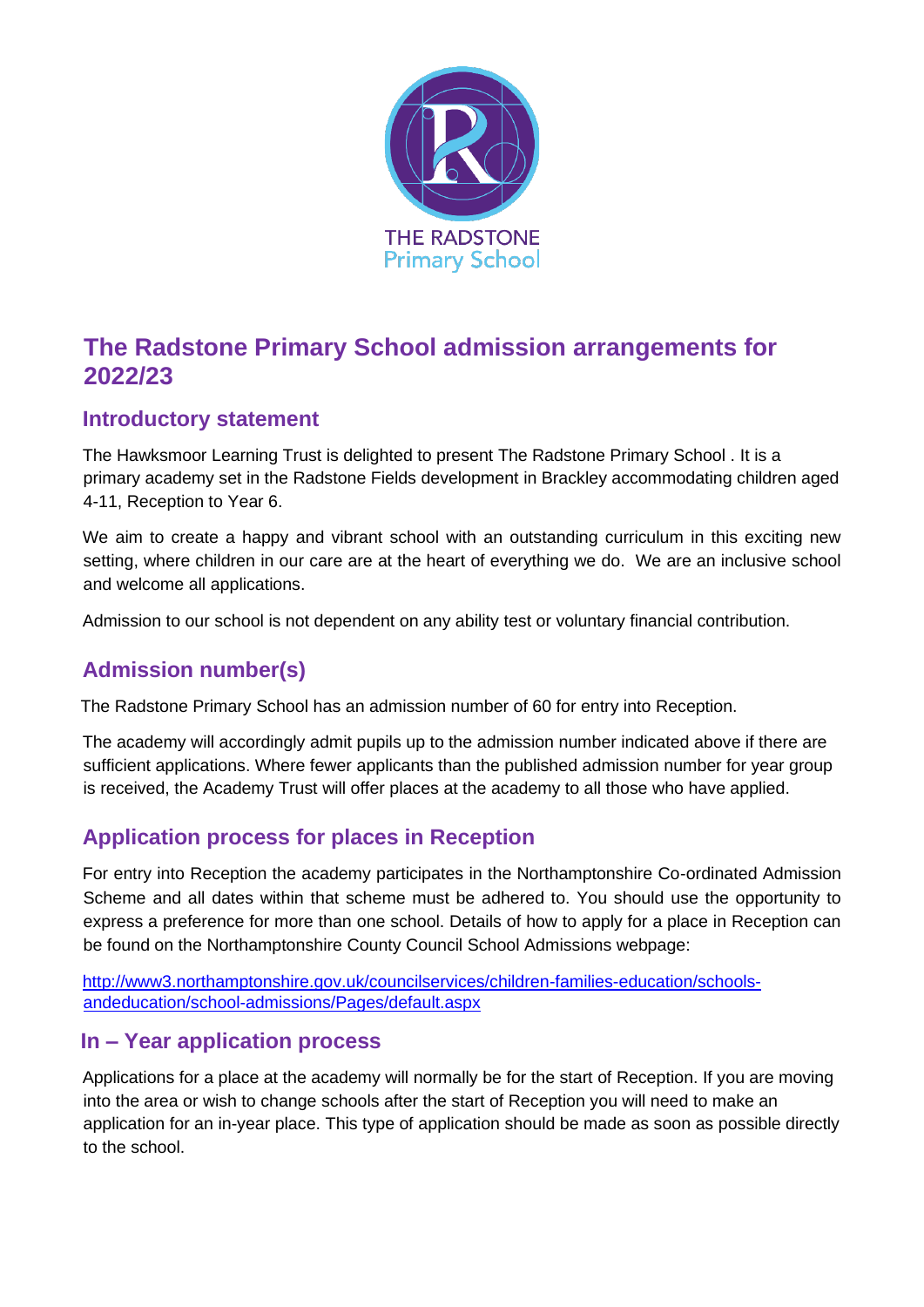All in-year applications will be considered, depending on the availability of places and prioritised according to the oversubscription criteria. If places are oversubscribed, applications can be placed on a waiting list, if requested.

Please contact the school directly for an admission form for an in-year application.

### **Oversubscription criteria**

When the academy is oversubscribed, after the admission of pupils with an Education, Health and Care plan naming the school, priority for admission will be given to those children who meet the criteria set out below, in priority order:

- 1. Looked after children and children who were previously looked after but immediately after being looked after became subject to adoption, a child arrangements order, or special guardianship order.<sup>1</sup>
- 2. Children who will have a brother or sister continuing at the school at the time of admission<sup>2</sup>
- 3. Children of Staff <sup>3</sup>
- 4. Children who live closer to The Radstone Primary School than any other school<sup>4</sup>
- 5. Children who are eligible for Pupil Premium and/or Service Premium<sup>5</sup>
- 6. Other children

### **Tie-break**

Where it is necessary to choose between two or more applicants within a criterion for a final place, the tiebreaker will be distance, with the child who resides the nearest to The Radstone Primary School being given the place. See below for further details of the distance criterion. Where there is more than one applicant at the relevant distance, then the tiebreaker will be random allocation. The random allocation process will be independently supervised. See below for information on Random Allocation.

### **Late applications**

All applications for Reception places received by the Local Authority after the deadline set will be considered to be late applications. Late applications will be considered after those received on time. If, following consideration of all applicants, the school is oversubscribed, parents may request that their child is placed on the school's waiting list.

### **Deferred entry for infants**

Children are admitted in the September following their 4<sup>th</sup> birthday. Parents offered a place in Reception for their child have a right to defer the date their child is admitted, or to take the place up part-time, until the child reaches compulsory school age. Places cannot be deferred beyond the beginning of the final term of the school year for which the offer was made.

Children reach compulsory school age on the prescribed day following their 5th birthday (or on their fifth birthday if it falls on a prescribed day). The prescribed days are 31 August, 31 December and 31 March.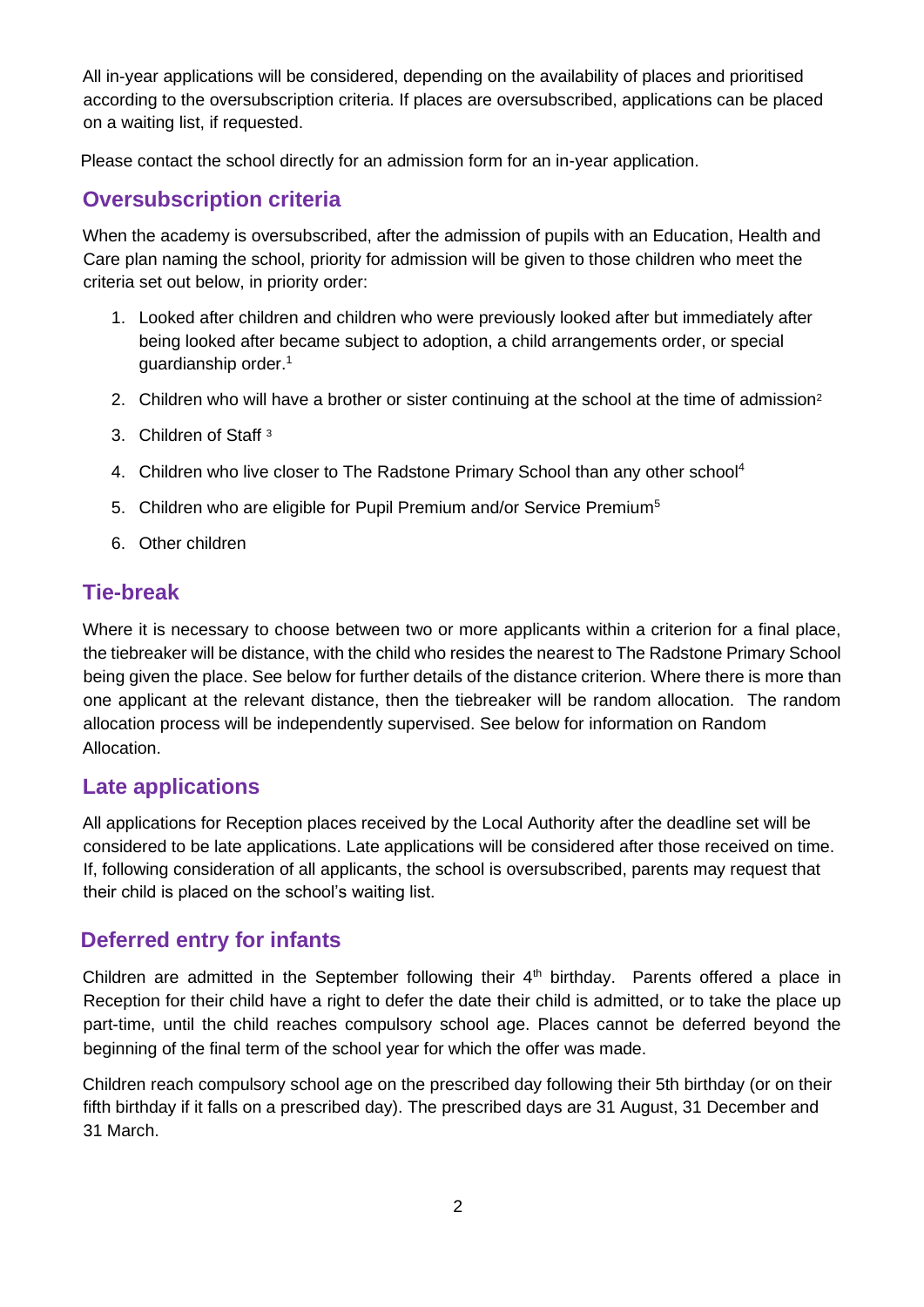## **Admission of children outside their normal age group**

Parents may request that their child is admitted outside their normal age group. When such a request is made, the academy trust will make a decision on the basis of the circumstances of the case and in the best interests of the child concerned, taking into account the views of the Headteacher, including resource implications, and any supporting evidence provided by the parent.

The process for requesting such an admission is as follows:

All requests must be submitted in writing to the school admissions officer (details above), including in full your grounds for the request. A decision will be based on the individual circumstances of each case and in the best interests of the child concerned. This includes taking into account the parent's views; information about the child's academic, social and emotional development; where relevant their medical history and the views of a medical professional; whether they have been previously educated outside of their normal age group and whether they may naturally have fallen into a lower age group if it were not for being born prematurely.

## **Waiting lists**

The academy will operate a waiting list for each year group, including the Reception year group after entry in September until June  $30<sup>th</sup>$  in the academic year. Where in any year the academy receives more applications for places than there are places available, a waiting list will be in operation. This will be maintained by the Academy Trust and it will be open to any parent to ask for his or her child's name to be placed on the waiting list, following an unsuccessful application.

Children's position on the waiting list will be determined solely in accordance with the oversubscription criteria. Where places become vacant they will be allocated to children on the waiting list in accordance with the oversubscription criteria. The waiting list will be re-ordered in accordance with the oversubscription criteria whenever anyone is added to or leaves the waiting list.

### **Appeals**

All applicants refused a place have a right of appeal to an independent appeal panel constituted and operated in accordance with the School Admission Appeals Code. The Academy uses the services of the Local Authority Appeals Team to coordinate its appeal process.

Appellants should go to Northamptonshire County Council's website for information about the appeals process and submit an online appeal form. For applications made in the normal admissions round appeals will be heard within 40 school days of the deadline for lodging appeals. For applications for in year admissions, appeals will be heard within 30 school days of the appeal being lodged.

[http://www3.northamptonshire.gov.uk/councilservices/children-families-education/schools](http://www3.northamptonshire.gov.uk/councilservices/children-families-education/schools-and-education/school-admissions/school-appeals/Pages/default.aspx)[andeducation/school-admissions/school-appeals/Pages/default.aspx](http://www3.northamptonshire.gov.uk/councilservices/children-families-education/schools-and-education/school-admissions/school-appeals/Pages/default.aspx)

### **Distance criterion**

If in criteria 2-6 above a tie-break is necessary to determine which child is admitted, the child living closest to the school will be given priority for admission. The distance used in a 'tiebreaker' for any oversubscribed criterion will be a straight line distance from the address point of the school to the address point of the applicant's address using a geographical information system.